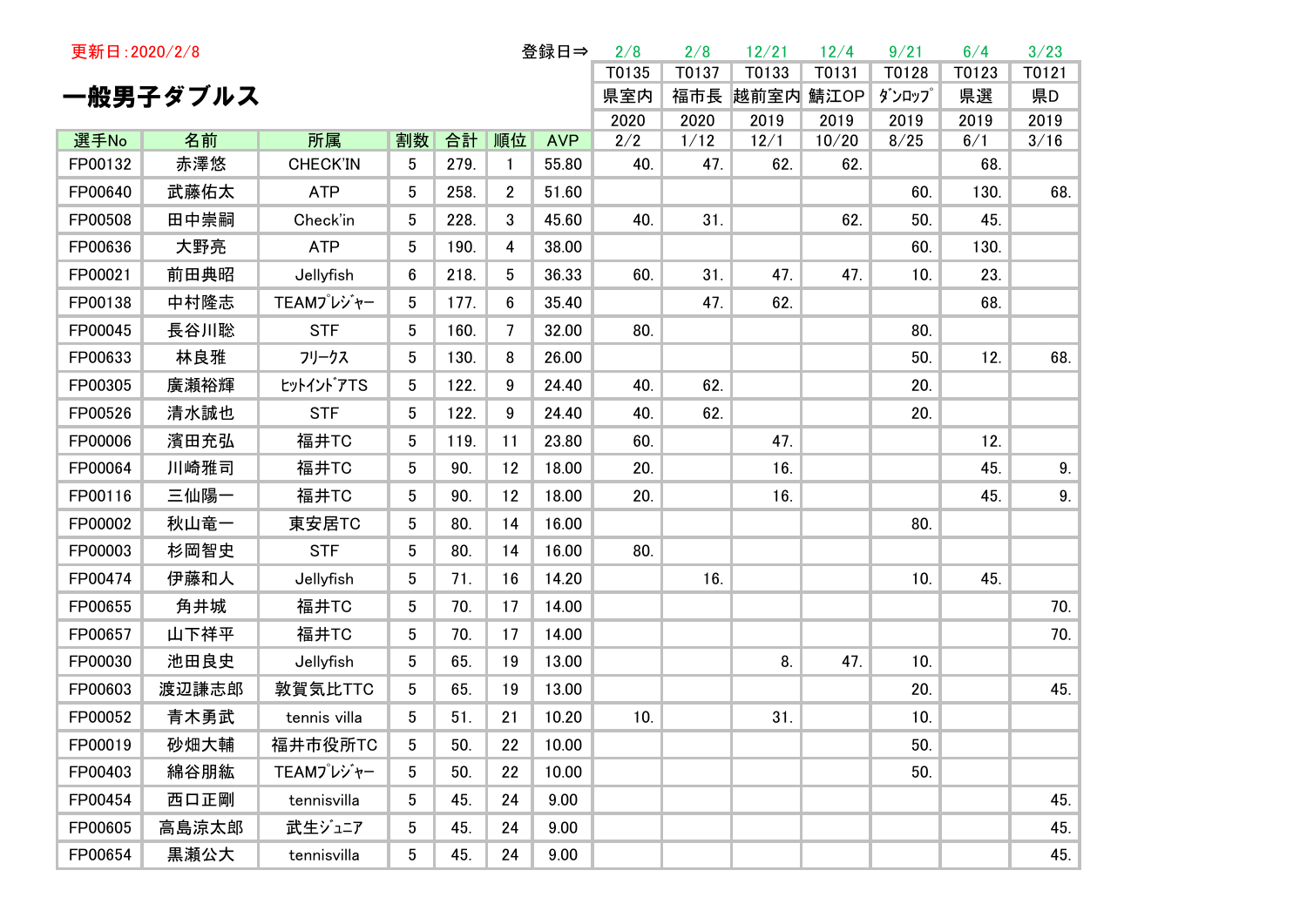| FP00492 | 田中俊己  | Cerise            | 5               | 41. | 27 | 8.20 | 10. |     |     | 31. |     |     |    |
|---------|-------|-------------------|-----------------|-----|----|------|-----|-----|-----|-----|-----|-----|----|
| FP00631 | 松井裕司  | <b>ISS</b>        | 5               | 41. | 27 | 8.20 | 10. |     |     | 31. |     |     |    |
| FP00609 | 立花学   | tennis villa      | $5\overline{)}$ | 40. | 29 | 8.00 |     |     | 31. |     |     |     | 9. |
| FP00509 | 向井竜一  | 敦賀ローンテニスクラブ       | 5               | 32. | 30 | 6.40 |     |     |     |     | 20. | 12. |    |
| FP00070 | 古村朗   | ポリTB              | 5 <sup>5</sup>  | 31. | 31 | 6.20 |     |     |     | 31. |     |     |    |
| FP00139 | 中谷智博  | 倶楽部新横江            | 5               | 31. | 31 | 6.20 |     |     |     | 31. |     |     |    |
| FP00618 | 鈴木光生  | FUKUI.JTT         | 5 <sup>5</sup>  | 31. | 31 | 6.20 |     | 31. |     |     |     |     |    |
| FP00635 | 山本憲司  | 福井TC              | $5\overline{)}$ | 31. | 31 | 6.20 |     | 31. |     |     |     |     |    |
| FP00503 | 三津谷智士 | Ship's            | 5 <sup>5</sup>  | 30. | 35 | 6.00 | 20. |     |     |     | 10. |     |    |
| FP00562 | 長谷川貴彌 | Cerise            | 5               | 29. | 36 | 5.80 | 20. |     |     |     |     |     | 9. |
| FP00343 | 穂積凌平  | Jellyfish         | 5               | 28. | 37 | 5.60 |     | 16. |     |     |     | 12. |    |
| FP00557 | 小倉友輔  | Jellyfish         | 5               | 28. | 37 | 5.60 |     | 16. |     |     |     | 12. |    |
| FP00505 | 谷久美夫  | <b>ATP</b>        | 5               | 27. | 39 | 5.40 | 10. |     | 8.  |     |     |     | 9. |
| FP00644 | 喜吉英和  | グランチャ             | 5               | 26. | 40 | 5.20 | 10. |     |     | 16. |     |     |    |
| FP00099 | 永田天門  | <b>JTC</b>        | $5\phantom{.0}$ | 25. | 41 | 5.00 |     |     | 16. |     |     |     | 9. |
| FP00529 | 林凌平   | Jellyfish         | 5               | 23. | 42 | 4.60 |     |     |     |     |     | 23. |    |
| FP00370 | 永田聡   | <b>TEAMWINNER</b> | 5 <sup>5</sup>  | 21. | 43 | 4.20 |     |     |     |     |     | 12. | 9. |
| FP00423 | 宮下勝也  | Ship's            | 5 <sup>5</sup>  | 20. | 44 | 4.00 | 10. |     |     |     | 10. |     |    |
| FP00485 | 笠原友哉  | Cerise            | 5               | 20. | 44 | 4.00 | 20. |     |     |     |     |     |    |
| FP00540 | 竹嶋孝介  | I.S.S             | $5\phantom{.0}$ | 20. | 44 | 4.00 | 20. |     |     |     |     |     |    |
| FP00069 | 前川泰彦  | 三国ポーム             | 5               | 19. | 47 | 3.80 | 10. |     |     |     |     |     | 9. |
| FP00489 | 吉岡潤   | <b>OSB CLUB</b>   | 5               | 17. | 48 | 3.40 |     |     | 8.  |     |     |     | 9. |
| FP00524 | 山田大貴  | ガッツTC             | 5 <sup>5</sup>  | 17. | 48 | 3.40 |     |     | 8.  |     |     |     | 9. |
| FP00384 | 竜田晃樹  | <b>JTC</b>        | 5 <sup>5</sup>  | 16. | 50 | 3.20 |     |     | 16. |     |     |     |    |
| FP00559 | 渡部友斗  | Jellyfish         | 5 <sup>5</sup>  | 16. | 50 | 3.20 |     | 16. |     |     |     |     |    |
| FP00652 | 国京伸明  | グランチャ             | 5               | 16. | 50 | 3.20 |     |     |     | 16. |     |     |    |
| FP00681 | 松浦圭汰  | 福井村田TC            | 5               | 16. | 50 | 3.20 |     |     | 16. |     |     |     |    |
| FP00682 | 香川啓太  | 福井村田TC            | 5               | 16. | 50 | 3.20 |     |     | 16. |     |     |     |    |
| FP00690 | 木根崇史  | 福井TC              | 5               | 16. | 50 | 3.20 |     | 16. |     |     |     |     |    |
| FP00691 | 木津光史  | TEAMプレジャー         | 5               | 16. | 50 | 3.20 |     | 16. |     |     |     |     |    |